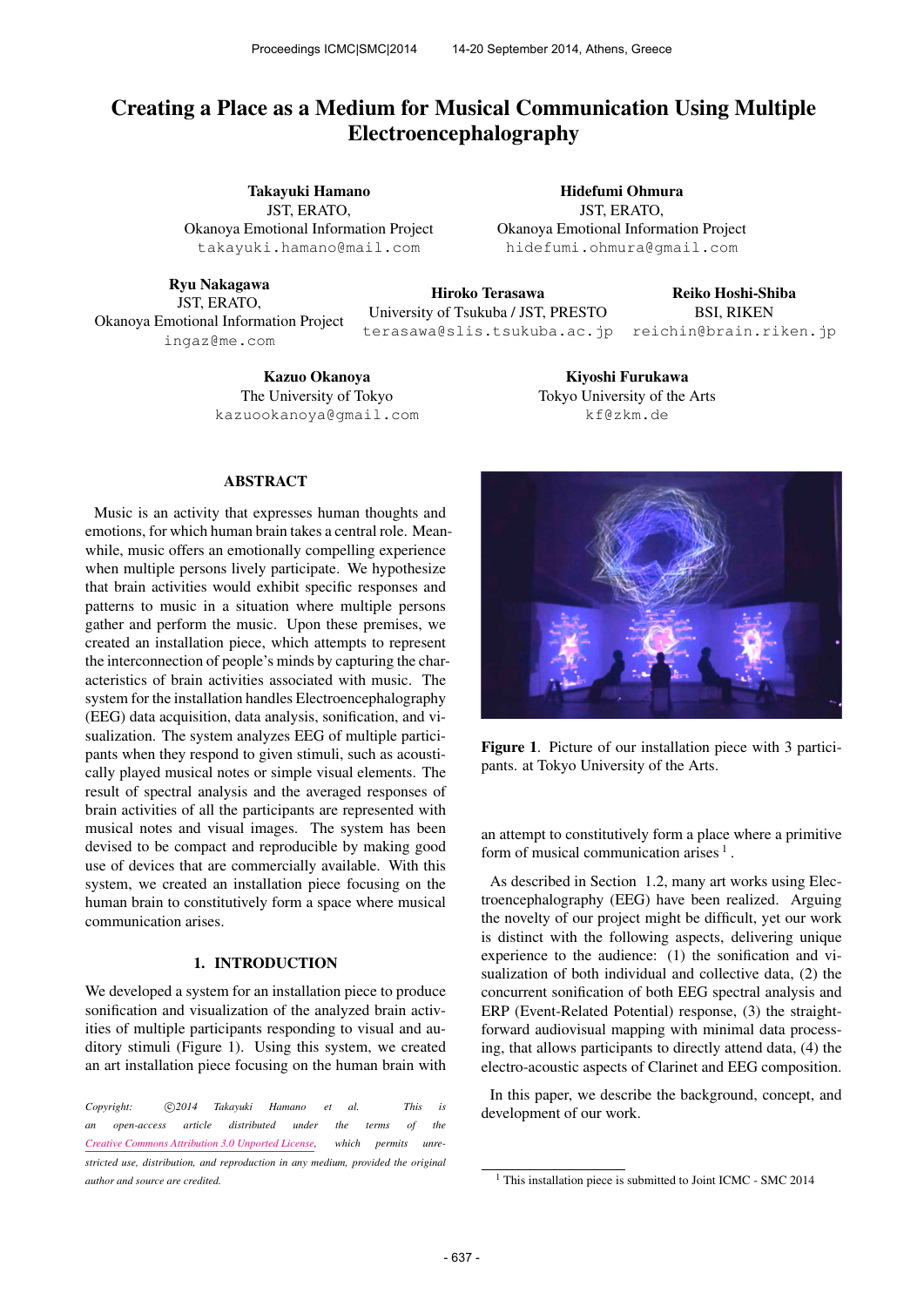## 1.1 Basic Concept of Installation: Musical Communication

In many cases of music, more than one person congregates in a given place. The musicologist Charles Small proposed a concept of musicking, meaning any activity involving or related to music performance [1]. He also argued that the act of musicking establishes a relationship of all individuals contributing to the nature of an event that is a musical performance, in any place [2]. In such a situation, interactions between individuals are orchestrated within a single brain, according to Benson [3].

Building from this idea, we are currently developing an art piece in the form of installation with multiple participants. This is because we intend to capture the characteristics of brain activities associated with music that are present not only in the brain activities of individuals, but also in the relationship between the brain activities of multiple people. Besides that, we also assume that brain wave patterns specific to music appear more strongly in a situation where multiple persons gather and perform the music. Therefore, we decided to compose an expression of this phenomenon by extracting the internal states of individuals and their interconnection using EEG.

#### 1.2 Related artistic works using EEG

EEG is a technique used for over a century to measure electrical changes along the scalp in order to record brain activity. It is used not only in the medical and research fields, but is also used as a tool for many artistic works. The most attractive aspect is that the EEG may reflect thoughts and emotional states. In recent years, some portable EEG systems have become available on the commercial market.

Many artists are attracted to the use of EEG for their pieces. The composer Alvin Lucier is known as the first person to produce music with an EEG [4]. David Rosenboom adopted an approach of biofeedback processes during musical performances where he made the brain state of the performer audible [5].

These works still have an influence on art projects in recent decades. In a series called DECONcert, the EEGs of 48 participants are used to produce biofeedback [6]. The MiND Ensemble, gives stage performances using a portable EEG system  $^2$  . There are also some notable projects that employ multiple EEG systems associated with twodimensional representation of emotion, based on valence and arousal model [7], or relaxation and attention framework [8].

#### 1.3 Brain dreams Music Project

The brain takes a core role in human activities including music, and music can be considered as an act inseparable from human thinking and emotion. Around the year 2010, we started a new project. We aimed to holistically capture the various aspects of music by tracing back to the stage at which music, emotion, and other thoughts are undifferentiated in human brain.

On that idea, *Brain dreams Music Project* was founded in  $2011<sup>3</sup>$ . The project aims to bridge art and neuroscience, and explore a new form of musical instrument. The project is both conducting research on how brain activities relate to music, and developing artistic works such as live performances and installations. The project is organized by members from many domains such as composers, visual artists, neuroscientists, computational scientists, engineers, and others.

#### *1.3.1 Fundamental Research and Technology*

Since the establishment of the project, we have developed a technology for artistic expression by connecting the EEG with sonification and visualization. In the early stages of the project, we have focused on the EEG activity of individual people during their imagination of music. As an basic research study, Hoshi-Shiba has succeeded in finding the neural correlates of expectation of termination, while listening to a dominant chord in musical termination structure or cadence [9]. Currently, we are further investigating the neural activity of music imagery by applying similar experiments to both the listening of music and recalling music in one's mind. We are planning to publish the result of this study this year.

## *1.3.2 Development of "it's almost a song.."*

Based on the results of the above research studies, we developed a musical instrument using brain-computer interface (BCI) technology to generate an integrated musical expression [10]. We developed a real-time musical performance system using a classification technique in BCI technology[11] and sonification techniques to generate chords with organically fluctuating timbre. The concert piece "it's almost a song..." is performed with clarinet, or with string quartet.

In this paper, we present the installation version of "it's almost a song..." that inherits the core real-time technologies such as data acquisition and analysis, visualization, and sonification, from "Brain dreams Music Project". The installation version was first presented at a workshop in Fukushima, Japan in summer 2013. This manuscript describes the most current states of the installation version.

# 2. DESCRIPTION OF THE INSTALLATION

"it's almost a song..." installation version is for three Electroencephalography (EEG) systems and Clarinet. The mixture of musical, auditory, and visual stimuli and the realtime visualization/sonification of EEGs by audience comprises a spatial and interactive representation of interconnected musical minds. Three participants from audience listen to a clarinet composition, or observe visual stimuli (flashing geometric figures), and provide their brain activities via EEG. The measured brain activities are sonified and visualized, resulting in the following elements of the installation:

<sup>2</sup> The MiND Ensemble<http://www.themindensemble.com/>

<sup>3</sup> Brain dreams Music<http://brain-dreams-music.net/>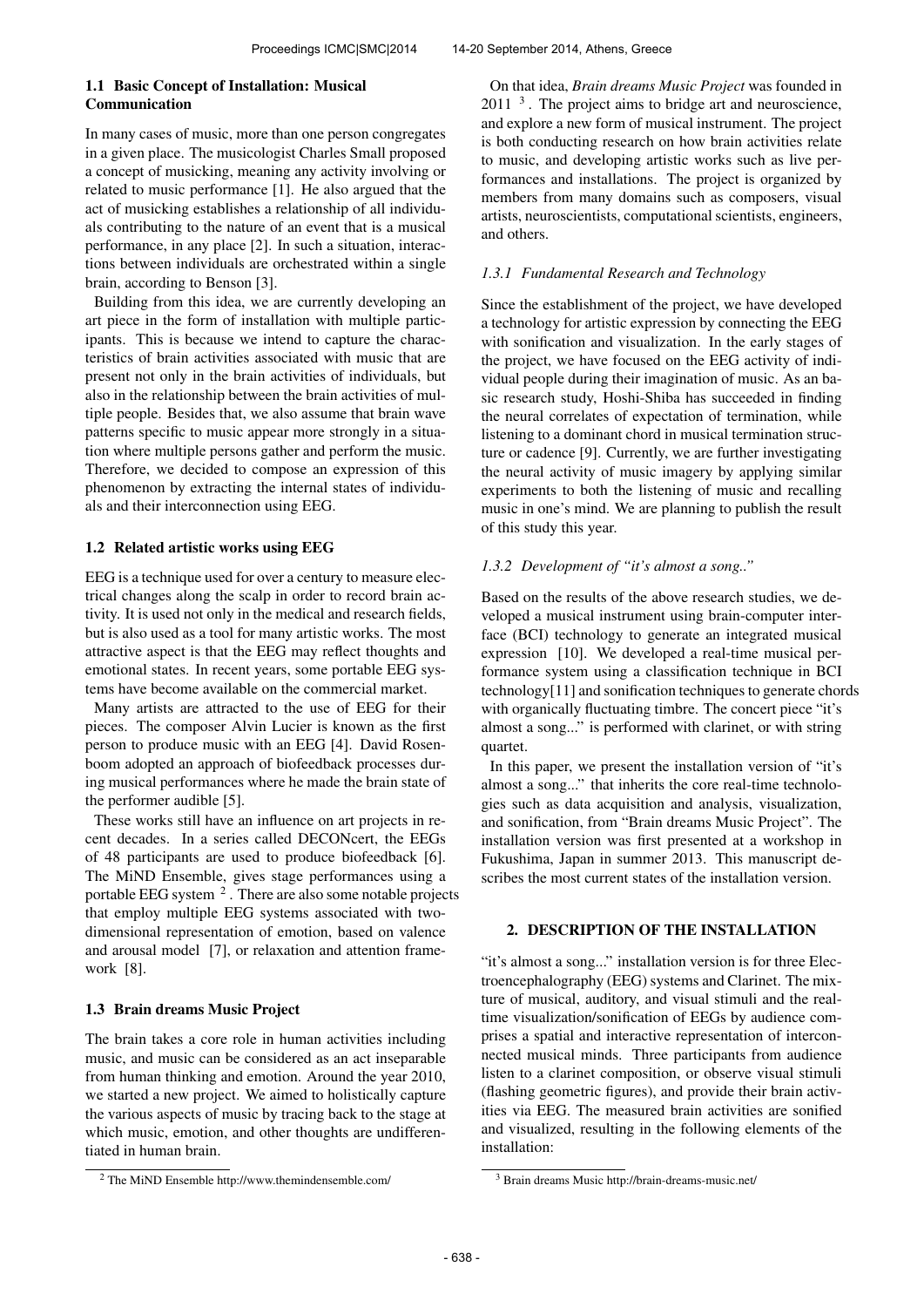## Audio

- Continuous musical notes of harp whose pitch is mapped from the averaged alpha-band power from each participant. "Melodies" contributed from multiple participants comprise an auditory stream, forming a collective audio representation.
- Musical notes of marimba as a time-scaled playback of ERP where the averaged voltage is mapped onto the pitch. Collective representation of the neural responses.
- Clarinet composition, to artistically stimulate musicrelated brain activities.

# Visual

- Raw EEG wave forms from 14 electrodes for each participant.
- Spectrum (frequency analysis) of EEG from 14 electrodes for each participant.
- ERP wave forms for each participant.
- Sparkling visual objects by alpha-band power for each participant and for averaged result. (showing individual and averaged result)
- Animated overlapping rings by ERP. (showing individual and averaged result)

This installation system aims to display the brain activities of multiple people with visualization and sonification and to build an environment to share it with an audience. We aimed to build a compact and reproducible system with the aid of devices that are commercially available.This system is not a BCI per se, but rather an interface for a constitutive experiment in order to develop a place that allows musical communication. In the latest version of this work, three participants wear EEG equipment. We have succeeded in running our developed system with five participants, and handling data from more participants is feasible, in theory.

# 3. IMPLEMENTATION

## 3.1 Design of Architecture

We designed the architecture of the installation system as shown in Figure 2. The system consists of input sources including the EEG system and sensors, many software process units for individual participants and for the integration of their results, and equipment for their output as well.

## *3.1.1 Input Sources ([A])*

Stimuli are given to the participants while their brain activities are measured. There are two kinds of stimuli, audio and visual image. For the auditory stimuli, musical notes are played by an acoustic instrument such as a piano or clarinet. For the visual stimuli, a pre-composed movie, like the flashing of simple shapes with a vivid color, is projected on a monitor and a screen. The timing of both of the stimuli are detected with *Onset Detector* and *Photo Detector* as described later.

## *3.1.2 Software Units for Individual Participants ([B])*

When the system is started, software units for EEG processing and visualization for individual participants are launched automatically. The number of these units is determined by the number of the participants. *EEG Receiver* processes the acquisition of EEG and two kinds of analysis. This program is written purely in C for the sake of processing speed and time precision. The result of the analysis is sent to the *Visualizer*. *Messaging Server* assists interprocess communication and the general control of timing.

## *3.1.3 Software Units for Integrated Results ([C])*

The analyzed data of each subject are sent to the other units for integration. *Visualizer* for the center screen and *MIDI Synthesizer* are the units with visualization and sonification as their final output. Thereby, the audience listens to the music and sees the images generated from the participants' states. Participants also perceive sonification as a form of feedback.

All programs are built in open source programming environments, such as *Processing*<sup>4</sup> and *Node.js*<sup>5</sup>. MIDI Syn*thesizer* adopts *FluidSynth*<sup>6</sup> for real-time sound generation from SoundFont. For communication between software processes, OpenSound Control (OSC) is mainly used as a messaging protocol.

## 3.2 EEG System

We used a commercial gaming EEG system *Emotiv EEG* for measuring brain activity  $7$ . The features of this EEG system are that it is a wireless and wearable device with 14 electrodes and is relatively low-priced compared to other devices for research use. The sampling rate of the system is 128 Hz. This EEG system may prove a valid alternative to laboratory event-related potential (ERP) systems for recording reliable late auditory ERPs over the frontal cortices [12].

#### 3.3 Methods for EEG analysis

In this installation, we used two typical methods for EEG analysis, frequency analysis and ERP. These methods are reliable and have been widely used for a long time in the history of EEG. We used them to clearly demonstrate the relationship of EEGs arising from multiple participants by keeping the analysis process simple.

#### *3.3.1 Frequency Analysis*

The frequency spectrum of EEG data was calculated by frequency analysis. The powers of each frequency band of the EEG, such as alpha and beta bands, are easily determined from the spectrum. Our system computes the spectrum for the latest time frame of EEG samples for a single second (=128 samples) at every sample for all channels

<sup>4</sup> Processing.org<http://processing.org>

<sup>5</sup> Node.js<http://nodejs.org>

<sup>6</sup> FluidSynth<http://sourceforge.net/apps/trac/fluidsynth/>

<sup>7</sup> Emotiv EEG System<https://www.emotiv.com/>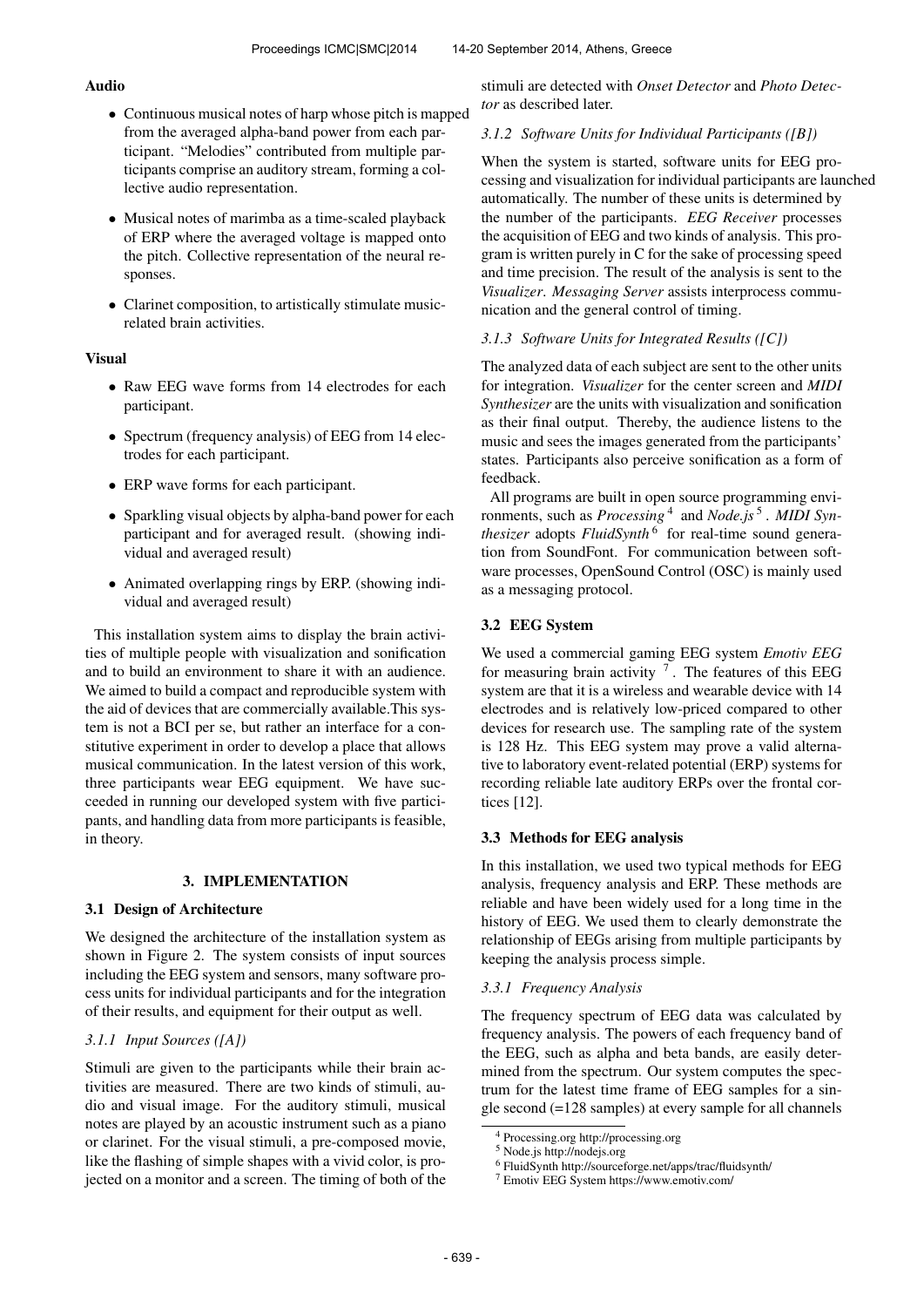

Figure 2. Diagram of the architecture of our installation system.

and participants. For visualization, the change of alphaband power was used. We used a C library *FFTW* <sup>8</sup> for the computation of the Fast Fourier Transform.

## *3.3.2 Event-related Potential (ERP)*

Event-related potentials (ERPs) are neural signals on EEG that are elicited in response to specific events [13]. We attempted to extract the ERPs for sound and visual stimuli that were perceived and shared among the participants and the audience.

When the stimuli are produced, a trigger signal is sent to the *EEG Receiver* in as accurate a timing as is possible. Our system thereafter records EEG for 1 second to the buffer after every trigger signal. The recorded samples are averaged for each channel. ERP waves are also normalized, and then the waves of all participants are averaged as an integrated result.

## *3.3.3 Trigger Unit for ERP*

As mentioned in the section 3.3.2, the processing of ERPs should be done carefully in order to prevent time jitter. ERPs extract commonality of EEG patterns under certain conditions by diminishing noise by averaging. The responses appearing in these EEG wave forms are highly time-sensitive. Even a time jitter of a few milliseconds may destroy a clear ERP wave form.

In order to overcome this problem, we took solutions for the triggers as follows: For audio stimuli, an acoustic player makes a sound like a short pulse and the sound is sampled from a microphone. Then, the onset of the sound is detected with a program created on *Pure Data*. Meanwhile, in order to detect the visual stimuli at an accurate time and transmit the signal to the main computer, we built a trigger system based on a single board computer *Rasp*berry  $Pi^9$ . A photo transistor NJL7502L was utilized for the light sensor  $10$ . We employed this photo transistor because of a sharp directivity and a spectral response similar to the human eye. The trigger system is attached to a monitor and connected to the main computer with an ethernet cable.



Figure 3. Prototype of trigger unit using Raspberry Pi and a photodetector.

Trigger signals of both types of stimuli are transmitted immediately to the EEG Receiver with an OSC protocol. In this way, we minimize the error of trigger times by detecting target that the participants actually perceive.

## 3.4 Sonification and Visualization

The results of the EEG analyses are finally converted to audio and visual images. In the current version, the parameter mapping for both the sonification and visualization is arbitrarily defined by us. This is because the number of

<sup>8</sup> FFTW<http://www.fftw.org>

<sup>9</sup> Raspberry Pi<http://www.raspberrypi.org/>

<sup>10</sup> NJL7502L [\(http://www.lanxinic.com/cn/product](http://www.lanxinic.com/cn/product_2/uploadfiles/20121111154322.pdf) 2/uploadfiles/ [20121111154322.pdf\)](http://www.lanxinic.com/cn/product_2/uploadfiles/20121111154322.pdf)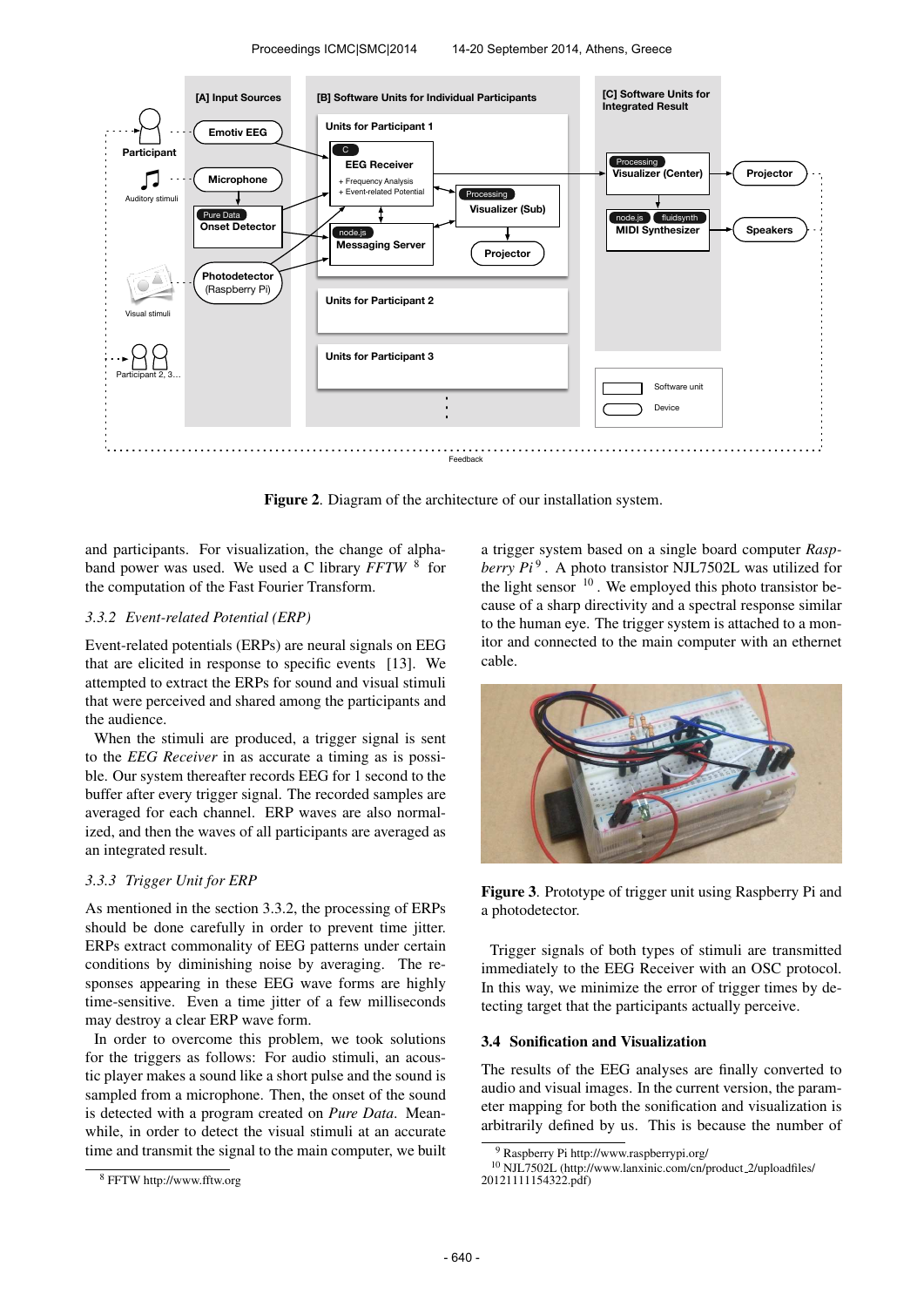musical/visual parameters is considerable, and we believe that an empirical selection may not work in this case. Thus, the parameters were adjusted to sound and look like they were expressing the most rich variety based on the data.

## *3.4.1 Sonification*

Currently, our system allows us to generate music in two ways as a sonification from each EEG analysis result. In either manner, the resulting data is converted to musical notes that are played by the *MIDI synthesizer*.

For the frequency analysis, the relative change of the power of the alpha band averaged across all participants is mapped onto the pitch of a continuously played arpeggio of the harp. The stronger the power is, the higher the tone that is played. The note set of the arpeggio is pre-defined and the curve of the amplitude is manually configured with respect to the pitch of the tones.

For the preprocessing of ERP sonification, each data channel is normalized and the average of all participants is taken for every channel. Since the ERP data is a second long, we implemented sonification as a playback of that recorded data. Each sample of ERP data represents the normalized voltage, and it is mapped to the pitch of the tones with the marimba. It is able to change the time scale of playback, so that the result can be heard at a slower speed.

## *3.4.2 Visualization*

The integrated results, such as the average of frequency analysis or ERP, are visualized on the screen placed at the center/top of the display. There are also other sub-screens showing the status of each subject (Figure 4). On the subscreens, the positions of the electrodes are mapped and preprocessed raw EEG singles and spectra are depicted in real-time. Sparking objects around each electrode represents a rise of alpha-band power. ERPs are visualized like overlapping rings as seen in Figure 1. Rings represent each sample of ERP data, and their color shows time. Each electrode is mapped to the annular shape and the position of the vertices extends according to the electric potential of the ERP. This type of visualization is played as an animation associated with the sonification.



Figure 4. Screen shot of the visualization on sub-screen for one subject.

#### 4. INSTALLATION

We conducted a workshop with an earlier version of our installation system. The workshop was held in the summer of 2013 in Affiliated Junior High School of Fukushima University. About 15 students from the university and the junior high school joined in the workshop. In the first half of the workshop, we gave a introductory lecture about neuroscience and media art, and explained about interdisciplinary collaboration in these domains. In the second half, we had time for hands-on learning session using our system. The students measured their EEG, and observed the sonification and visualization generated from the EEGs of their own. Next, we measured the ERP of five participants simultaneously and created music and images of the averaged result.

During the hands-on session, all the participants needed some time at first to familiarize themselves with the observation of their brain. However, while practicing many trials by themselves, many of them actively tried to apply various audio and visual stimuli and to see how they affect on their EEGs. When finally experimenting with simultaneous ERP, all participants wearing EEG system concentrated on the stimulus cooperatively, and that resulted in forming a very intense, focused atmosphere. After the measurement, the place was in a relaxed mood in reversal. The participants enjoyed the discussion comparing the results of everyone and their own by listening and watching the result for many times.

Currently, we are planning to exhibit our installation at various occasions to different kinds of audiences, as well as making a performance piece based on this installation.

#### 5. DISCUSSION

Our goal is to express musical communication by multiple person in a place. Toward this goal, we developed a system enabling sonification and visualization based on EEGs measured from multiple participants. The response from the participants of the workshop was very positive in general. They lively enjoyed experimenting on their brain activities with musical or visual stimulations. The synchronization and segregation of audiovisual representations inspire the interactive exploration of the relationship between brain and music.

As a consequence of the development, we achieved to create a place which allows audience to observe a cyclical process like musical communication that music is generated from participants EEG and that music returns to participants again as a biofeedback. By representing an integrated result of multiple participants as audio and images, the audience is able to grasp the relationship among individual participants intuitively. In addition, the audience can perceive a fine change of brain activity by music as sonification which was exhaustively adjusted.

#### 5.1 Expected Future Tasks

We have implemented two types of sonification in this system. A possible improvement will be to realize a linear mapping with real-time sound synthesis which will give